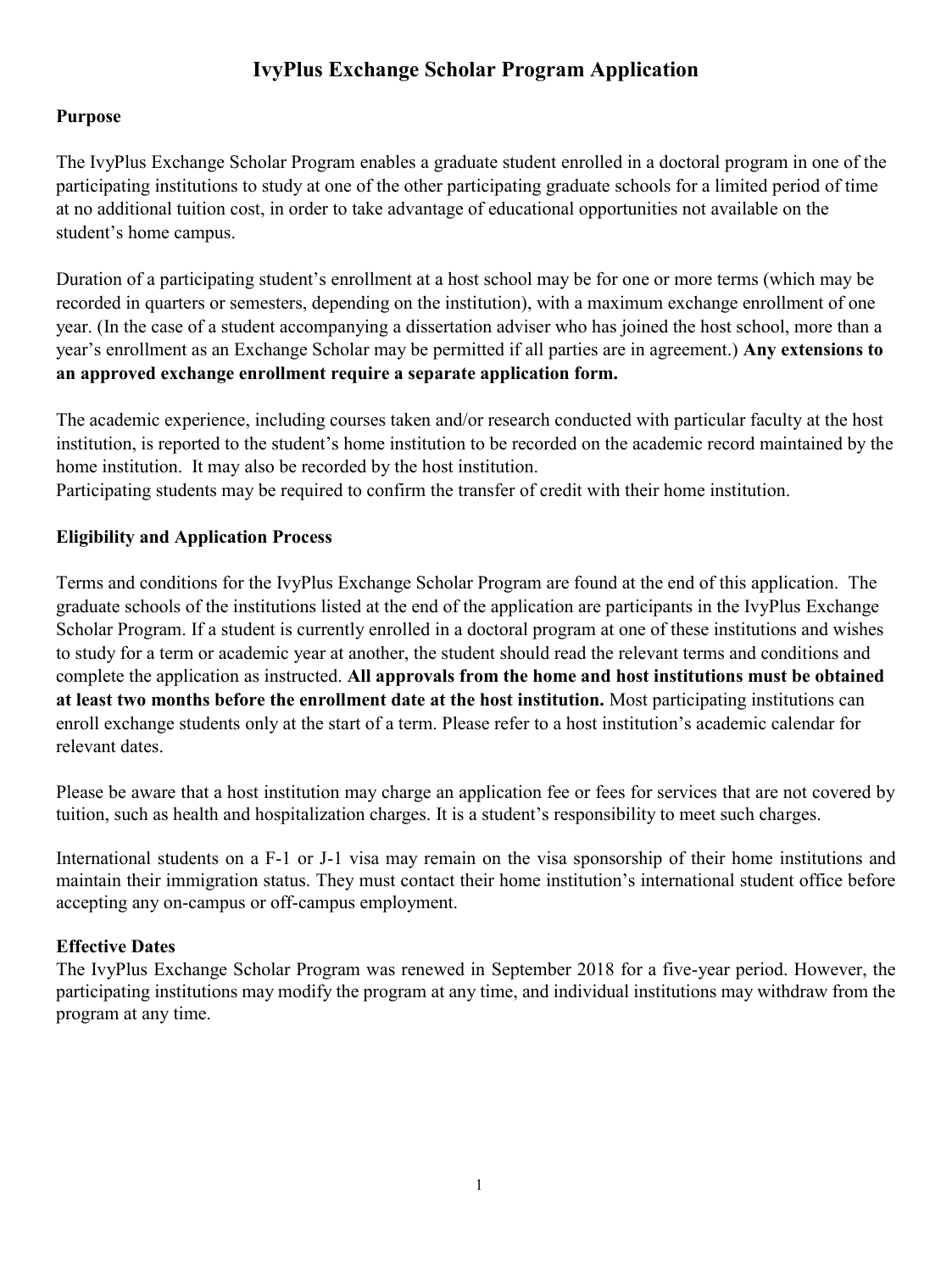Please do not use the Mac built-in Preview application to fill out this form. Rather, download Adobe to complete the form.

## **Parts of the Application**

Each part of the application must be completed.

- Parts A through C are completed by the student applying for the exchange.
- Part D is completed by the administrative contact at the home institution.
- Parts E and F are completed by the administrative contact at the host institution.

The roster of administrative contacts is found at the end of the application, along with terms and conditions.

# **A. Student Information. Please print or type all information.**

#### Legal Name

(last, first and middle)

Preferred Name (if applicable

Name of Home Institution

Student ID number at Home Institution

Date of Birth Legal Sex (for government reporting)

Email address at Home Institution

Country of Citizenship

Birthplace (City, State, Country)

Visa Status (international students only, F-1 or J-1)

# **For students in the U.S. on a student visa, the home institution will continue to issue certificate of eligibility (I-20 or IAP-66).**

In your home institution program:

Doctoral Degree Program

|                                            | (e.g., History, Chemistry) |
|--------------------------------------------|----------------------------|
| Term of initial registration or enrollment |                            |
|                                            | (e.g., Fall 2017)          |
| Expected completion date of degree         |                            |
|                                            | (e.g., May 2023)           |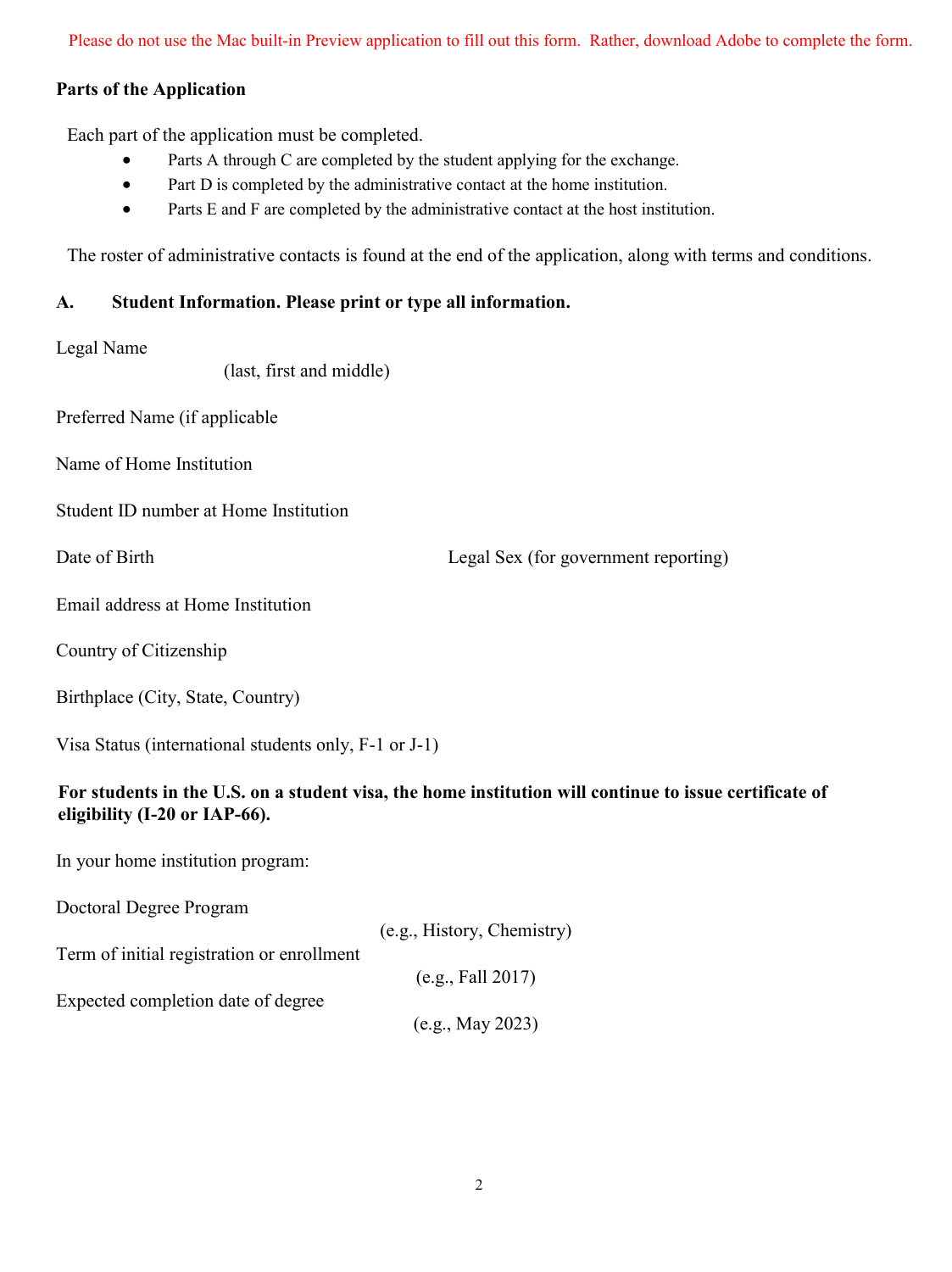Quarter(s)/Term(s)/Semester(s) you propose to spend at the host institution (e.g., Fall 2020, Spring 2021). Please check with the host school exchange administrator first if you are proposing to visit during a time that includes a summer term. Not all institutions can accommodate the exchange during a summer term.

| Have you participated in the Ivy Plus Exchange Scholars Program before? Yes $\bigcirc$ No $\bigcirc$ |  |  |
|------------------------------------------------------------------------------------------------------|--|--|
|------------------------------------------------------------------------------------------------------|--|--|

If yes, when and where?

Name of Proposed Host Institution

Department or Program at Host Institution

Subfield, subject or area of concentration

Adviser at Host Institution (if applicable)

Address to which bills or other information should be sent:

Address 1

Address 2

City/State/Zip

Telephone

Please describe your proposed plan of study during the exchange and indicate why it is essential to your degree program. (Attach another page if necessary.)

If you plan to enroll in courses at the host institution, please provide the following information on the courses you wish to take. Enter information exactly as it appears in the host institution's course offerings. Note that some departments at a host institution may not allow exchange students to enroll in their courses.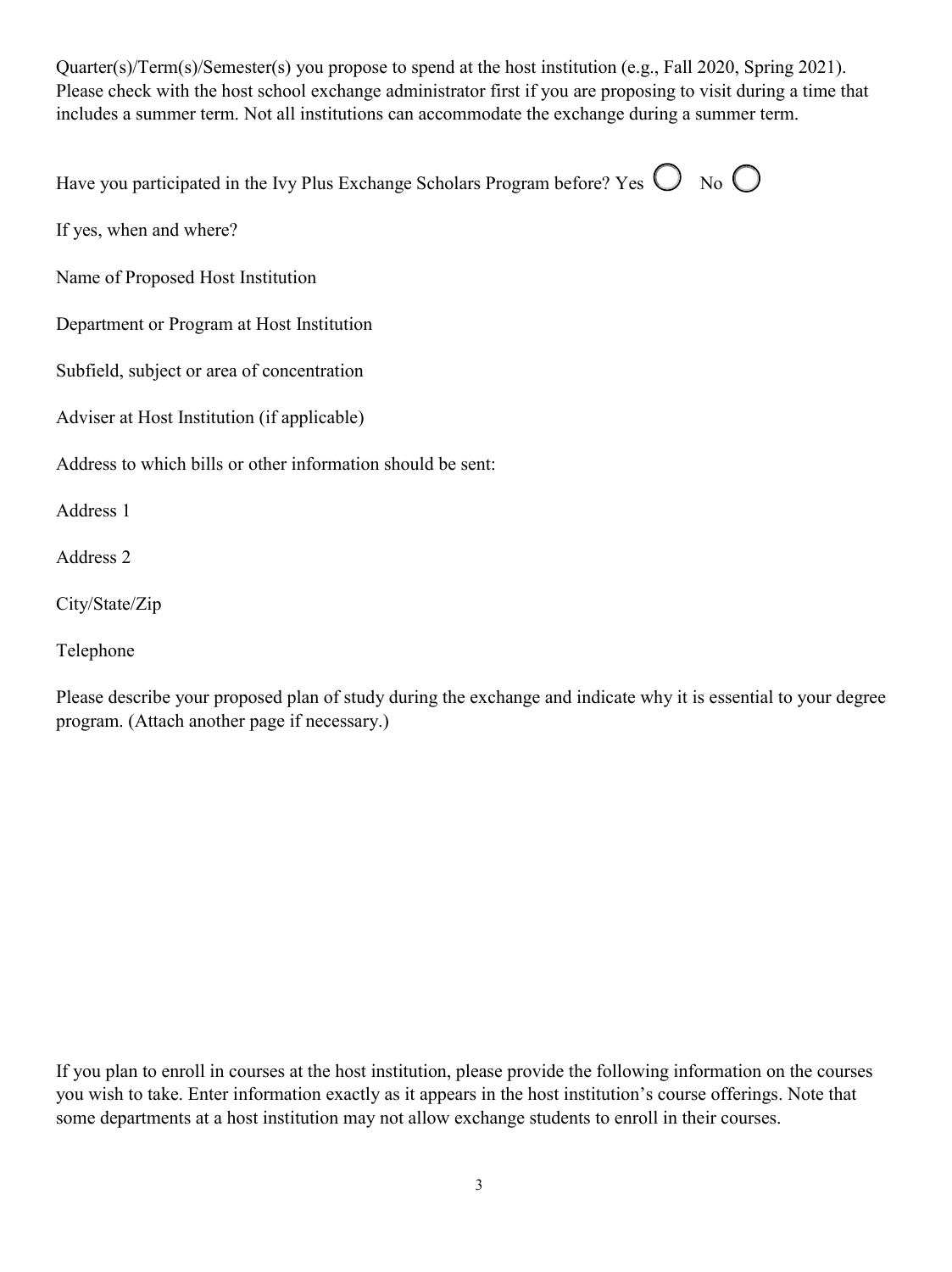Attach email correspondence showing approval by the instructor(s) of the course(s) you wish to take. Correspondence should be from the university email account of the instructor(s) and explicitly state the course number, title and term, as well as approval.

| Term Course No | Course Title | Credit Basis | <b>Instructor Name</b> |
|----------------|--------------|--------------|------------------------|
|                |              |              |                        |
|                |              |              |                        |
|                |              |              |                        |
|                |              |              |                        |

Funds for support for the requested period of study are available as follows:

| Source                      | Type                                     | Tuition     | Living Stipend |
|-----------------------------|------------------------------------------|-------------|----------------|
|                             |                                          |             |                |
|                             |                                          |             |                |
| (e.g., Home Inst, External) | (e.g. Fellowship, Research asst., Loans) | $$$ amount) | $$$ amount)    |

Ordinarily students will not receive any financial support from the host institution. Will any financial support come, or be paid through, the host institution, for example as an assistantship in research or teaching fellowship? YES  $()$  NO  $()$ 

# **If yes, and if you are an international student on a visa, you must contact the visa office at your home institution, as well as the visa office at the host institution, prior to your arrival.**

Do you require support from the Accessibility or Disability Services Office at the host institution? YES  $\bigcirc$  NO  $\bigcirc$ 

Note: If yes, contact the relevant office at your home institution and ask that that office make contact with the relevant office at the host institution. The administrative contacts for the exchange at both the home and host institutions can help with referrals to the appropriate offices.

Sign the following statement:

**I hereby petition to participate in the IvyPlus Exchange Scholar Program and to undertake the course of study outlined above. I agree to abide by the terms and conditions of this program as well as the regulations and procedures of both institutions. I understand that violation of any of the regulations can result in my suspension from the program. I authorize the transfer of record of courses and/or research conducted with a particular faculty member at the host institution to my home institution and understand that I may need to request this transfer separately.**

Student Signature Date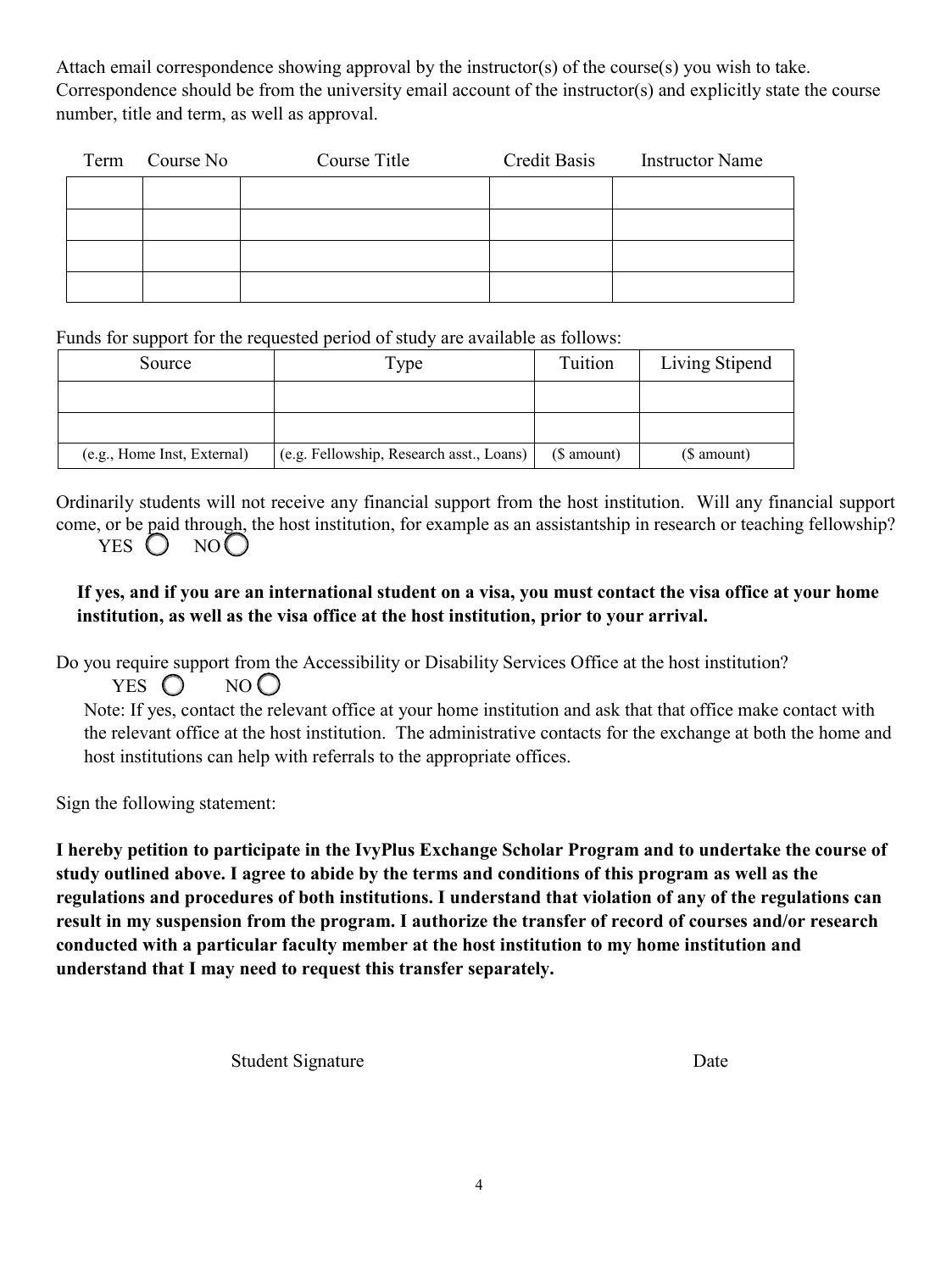## **B. Approvals.**

Obtain the signed approval of the following individuals at your **home institution**. Emailed approvals may be accepted by the administrative contact only if they are from the university email account of the signer and explicitly state the exchange dates and host institution, as well as approval of participation as described in the application.

## **1. Academic Adviser**

|    | Name                                             | Title | Signature | Date |  |
|----|--------------------------------------------------|-------|-----------|------|--|
| 2. | Director of Graduate Studies or Department Chair |       |           |      |  |
|    | Name                                             | Title | Signature | Date |  |

#### **C. Submission.**

Submit this form to your **home institution** administrative contact for review, approval, and processing. Administrative contacts are listed at the end of the application. Only the administrative contact may forward applications to the host institution.

Administrative Contact for Exchange

Name Title Signature Date

# **D. Home Institution Administrative Contact.**

The home institution administrative contact should review Parts A-C of this application. If approved, please make sure your signature appears in Part C and then forward this application to the IvyPlus Exchange Scholar Program administrative contact at the host institution the student plans to visit.

# **E. Host Institution Administrative Contact.**

Please obtain the approval of the following persons for the student's proposed course of study at your institution. (You sign in part E-3.) Emailed approvals may be accepted if they are from the university email account of the signer and explicitly state the exchange dates and host institution, as well as approval of participation as described in the application.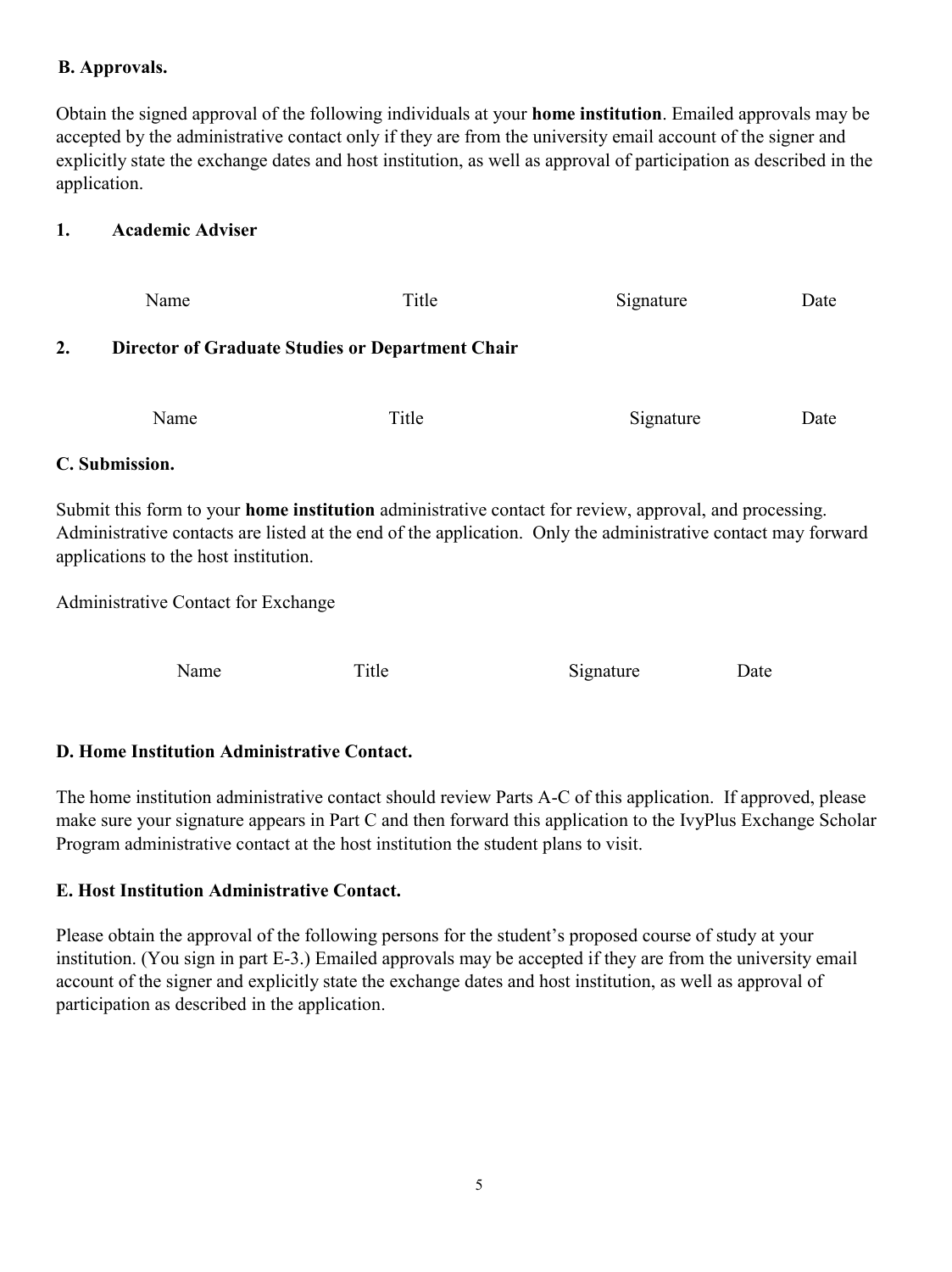|    | Name                                             | Title | Signature | Date |
|----|--------------------------------------------------|-------|-----------|------|
| 2. | Director of Graduate Studies or Department Chair |       |           |      |
|    | Name                                             | Title | Signature | Date |
| 3. | <b>Administrative Contact for Exchange</b>       |       |           |      |
|    | Name                                             | Title | Signature | Date |

**F.** A complete and signed application should be held at the host institution for administrative processing. Copies of the complete and signed application with any attachments should be returned to the student and to the administrative contact at the student's home institution.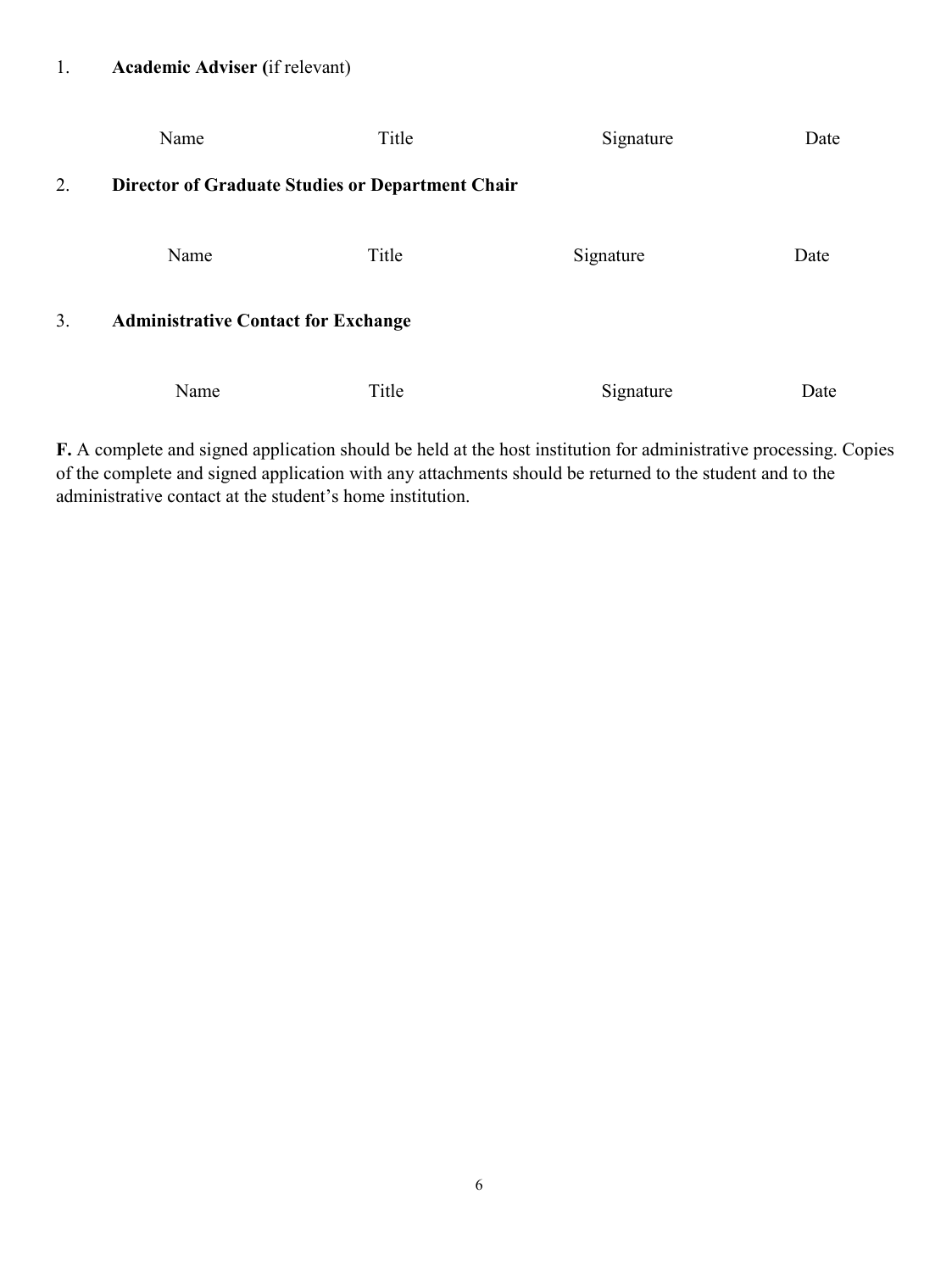# **PARTICIPATING INSTITUTIONS AND ADMINISTRATIVE CONTACTS**

#### **University of California at Berkeley**

*All Ph.D. programs*  Contact: Maritsi Perez Degrees Office, 318 Sproul Hall, #5900 Berkeley, CA 94720-5900 Phone: 510.642.7330 Fax: 510.643.1524 Email: [degrees@berkeley.edu](mailto:degrees@berkeley.edu) or [maritsip@berkeley.edu](mailto:maritsip@berkeley.edu) Academic calendar:<http://registrar.berkeley.edu/CalendarDisp.aspx?terms=current>

#### **Brown University**

*All Ph.D. programs*  Contact: Thomas Lewis Associate Dean of Academic Affairs Brown University Box 1867 Providence, RI 02912 Phone: 401.863.1181 Fax: 401.863.3471 Email: [thomas\\_lewis@brown.edu](mailto:thomas_lewis@brown.edu) Academic calendar:<http://www.brown.edu/Administration/Registrar/calendar.html>

#### **University of Chicago**

*All Ph.D. programs*  Contact: GRAD Exchange UChicagoGRAD 970 E. 58<sup>th</sup> Street Chicago, IL 60637 Phone: 773.702.3760 **Email:** [gradexhange@uchicago.edu](mailto:gradexhange@uchicago.edu) Academic calendar:<http://www.uchicago.edu/academics/calendar>

#### **Columbia University**

*All Ph.D. programs*  Contact: Richard Slusarczyk Associate Dean of Academic and Student Affairs Columbia University 107 Low Library 535 West 116th Street New York, NY 10027 Phone: 212.854.8428 Fax: 212.854.4912 Email: [rs37@columbia.edu](mailto:rs37@columbia.edu) Academic calenda[r: https://registrar.columbia.edu/calendar](http://www.registrar.columbia.edu/academic-calendar/6)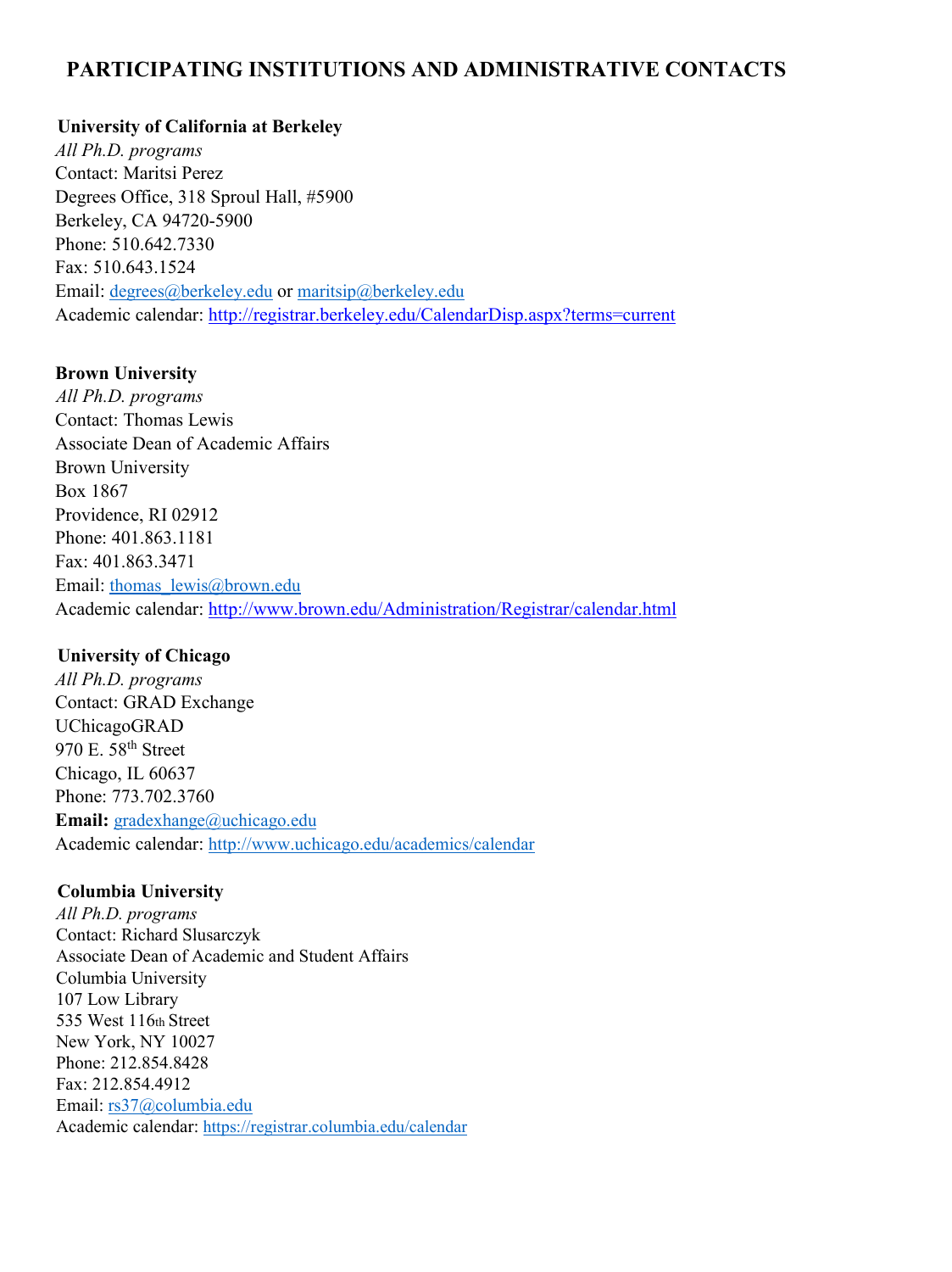### **Cornell University**

*All Ph.D. programs*  Contact: Anne Haessner, Assistant Registrar Cornell University 143 Caldwell Hall Ithaca, NY 14853-2602 Phone: 607.255.5862 Fax: 607.255.1816 Email: [ah33@cornell.edu](mailto:ah33@cornell.edu) Academic calendar:<http://www.cornell.edu/academics/calendar/index.cfm>

# **Dartmouth College**

*All Ph.D. programs*  Gary Hutchins Assistant Dean and Graduate Registrar Guarini School of Graduate and Advanced Studies 64 College Street, Suite 6062, Room 103 Dartmouth College Hanover, NH 03755 Phone: (603) 646-2107 Fax: (603) 646-8762 Email: [Gary.Hutchins@Dartmouth.edu](mailto:Gary.Hutchins@Dartmouth.edu) Academic calendar:<https://www.dartmouth.edu/reg/calendar/academic/index.html>

# **Harvard University**

*All Ph.D. programs in the Graduate School of Arts and Sciences*  Contact: Shelby Johnson Assistant Director of Student Affairs Graduate School of Arts & Sciences Harvard University Smith Campus Center 350 Cambridge, MA 02138 Phone: 617.495.2815 Fax: 617.495.2928 Email: [studaff@fas.harvard.edu](mailto:studaff@fas.harvard.edu) Academic calendar:<http://www.registrar.fas.harvard.edu/calendar/five-year>

# **Massachusetts Institute of Technology**

*All PhD programs with approval of the host department*  Contact: Blanche E. Staton Senior Associate Dean for Graduate Education Office of the Dean for Graduate Education M.I.T. 77 Massachusetts Avenue Room 3-138 Cambridge, MA 02139-4301 Phone: 617.253.4869 Fax: 617.253.5620 Email: [bestaton@mit.edu](mailto:bestaton@mit.edu) Academic calendar:<http://web.mit.edu/registrar/www/calendar.html>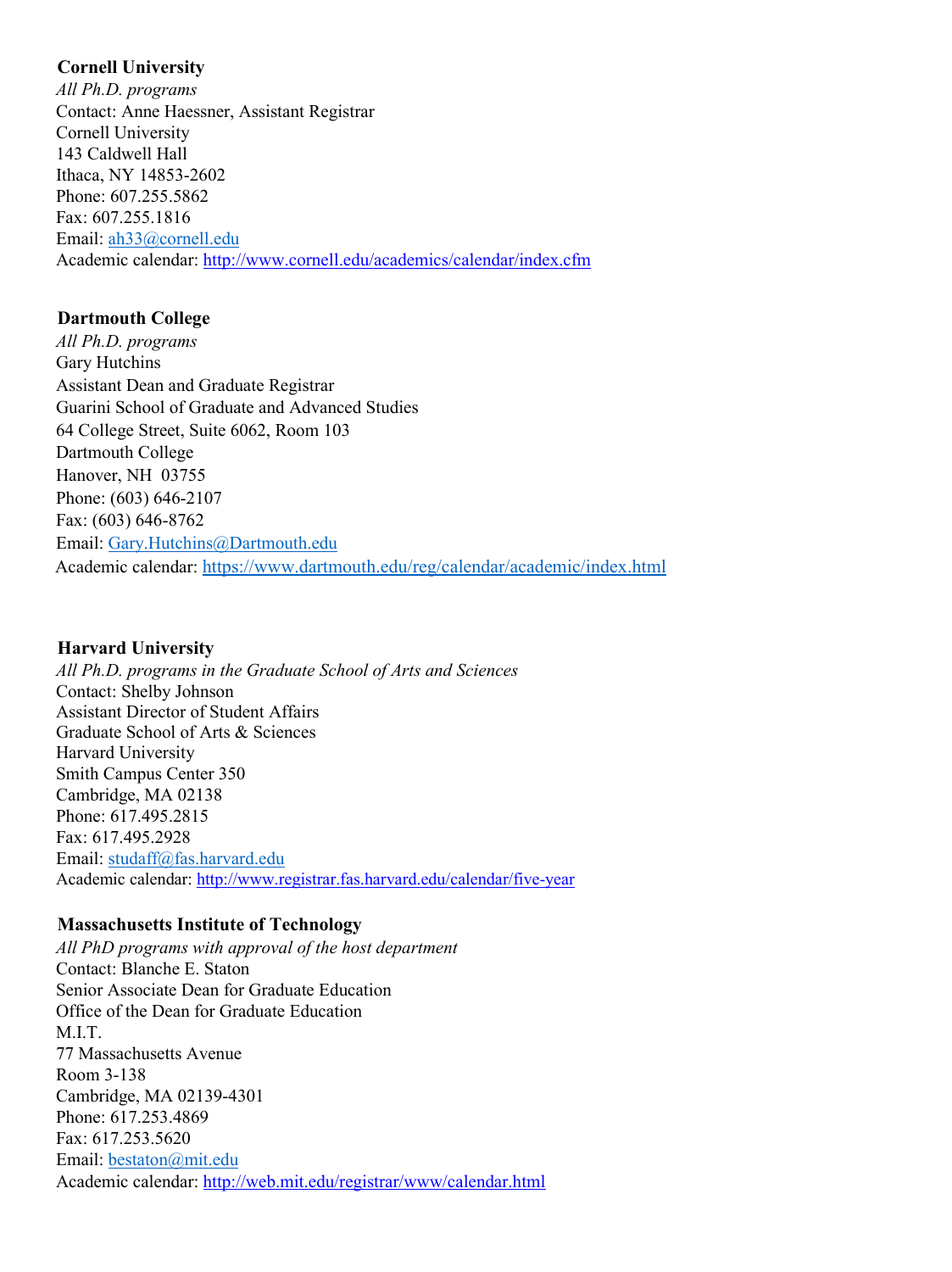#### **University of Pennsylvania**

*All Ph.D. programs*  Contact: Monica Bradford University of Pennsylvania 3401 Walnut Street, Suite 322A Philadelphia, PA 19104-6228 Phone: 215.898.8101 Fax: 215.573.8068 Email: [monicabr@sas.upenn.edu](mailto:monicabr@sas.upenn.edu) Academic calendar:<https://almanac.upenn.edu/penn-academic-calendar>

## **Princeton University**

*All Ph.D. programs*  Contact: Elaine Willey Assistant Dean for Academic Administration Princeton University Clio Hall Princeton, NJ 08544 Phone: 609.258.3033 Fax: 609.258.6180 Email: [ewilley@princeton.edu](mailto:ewilley@princeton.edu) Academic calendar:<http://registrar.princeton.edu/academic-calendar/>

## **Stanford University**

*All Ph.D. programs (except those in Graduate School of Business and Stanford Law School)* Contact for inbound exchange to Stanford: Sue Emory Senior Graduate Admissions Operations Specialist Phone: 650.492.3601 Email: semory@stanford.edu Contact for outbound exchange from Stanford: Belen Perez-Lazzari Degree Progress Specialist Phone: 650.223.1516 Email: [blazzari@stanford.edu](mailto:blazzari@stanford.edu) Stanford University 408 Panama Mall, Suite 217 Stanford, CA 94305-6032 Fax: 650.723.8371 Academic calendar:<https://registrar.stanford.edu/academic-calendar>

# **Yale University**

*All Ph.D. programs* Contact: Jasmina Besirevic Regan, Associate Dean for Partnerships and Special Projects Christina Albino, Senior Administrative Assistant Yale Graduate School of Arts and Sciences P.O. Box 208236 New Haven, CT 06520 Phone: 203.432.7598 Email: [jasmina.besirevic@yale.edu](mailto:jasmina.besirevic@yale.edu) or [christina.albino@yale.edu](mailto:christina.albino@yale.edu) Academic calendar:<http://www.yale.edu/calendars/>